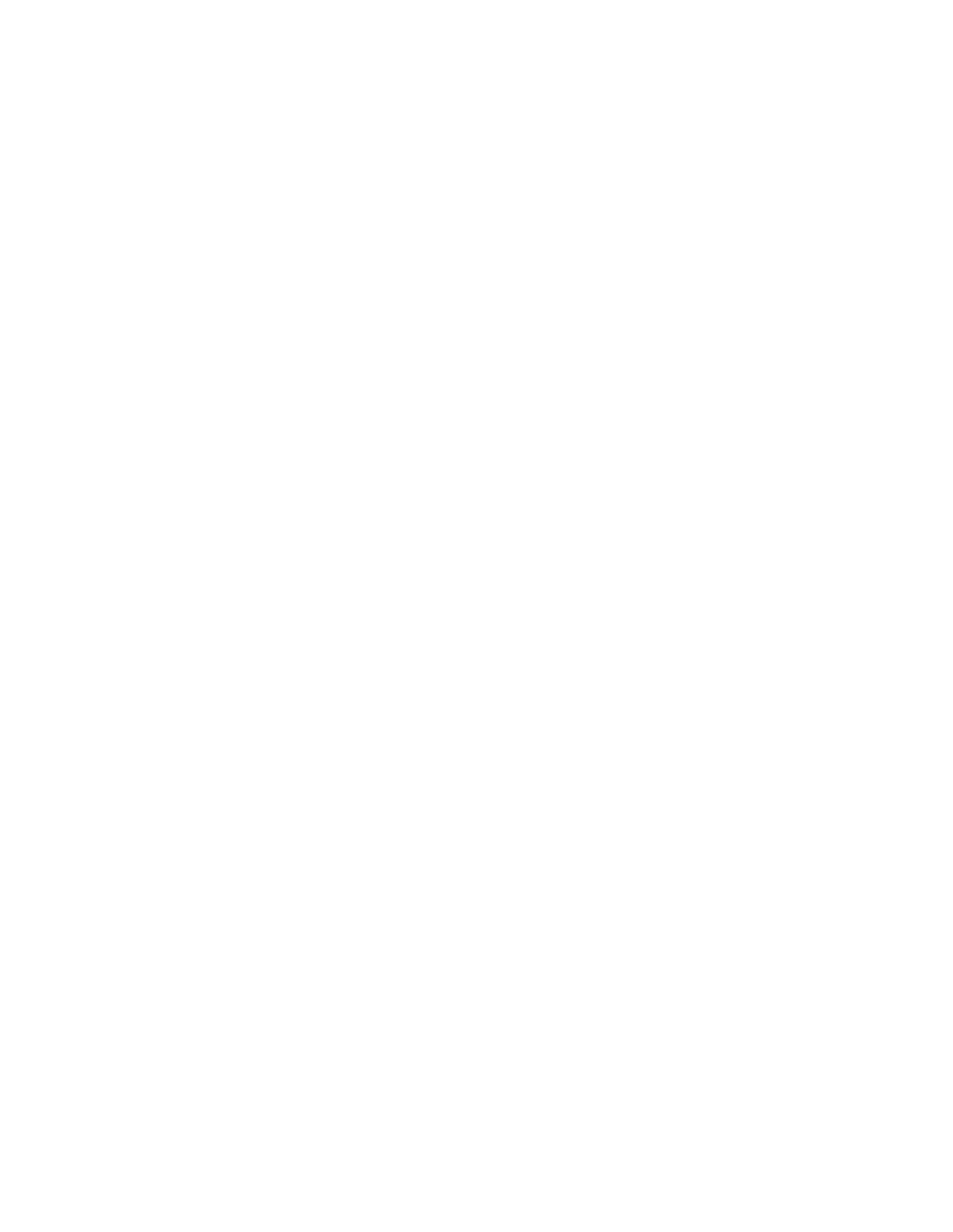As directed by Congress in Section  $6401(a)(3)$  of the Middle Class Tax Relief and Job Creation Act of 2012 (Tax Relief Act), this report identifies 15 megahertz of spectrum between 1675 MHz and 1710 MHz for reallocation from federal use to non-federal use.<sup>1</sup> Specifically, the Secretary of Commerce, through the National Telecommunications and Information Administration (NTIA), recommends that the Federal Communications Commission (FCC) reallocate the 1695-1710 MHz band for commercial use.<sup>2</sup>

This recommendation reaffirms NTIA's January 2011 conclusion that the FCC should repurpose the 1695-1710 MHz band for wireless broadband use on a shared basis, as NTIA identified in its *Fast Track Report*. <sup>3</sup> NTIA issued that report in response to the President's June 2010 directive to identify 500 megahertz of spectrum for wireless broadband services that will help trigger the creation of jobs and innovative new businesses, provide cost-effective connections in rural areas, increase productivity, and allow for the increase use of mobile telemedicine, and other new applications that will transform Americans' lives, while ensuring no loss of critical government capabilities.<sup>4</sup> Under the President's initiative, NTIA examined the viability of accommodating mobile broadband systems in the 1675-1710 MHz band and concluded that the 1695-1710 MHz band segment could be made available for wireless broadband systems subject to geographic sharing requirements based on establishing exclusion zones around specified federal meteorological-satellite earth station sites.<sup>5</sup>

Soon after enactment of the Tax Relief Act, and in recognition that the exclusion zones specified in the *Fast Track Report* would limit the ability of commercial operators to deploy wireless broadband in some of the top U.S. markets, NTIA sought the advice of its Commerce Spectrum Management Advisory Committee (CSMAC or committee) on options to minimize the

 $\overline{a}$ 

<sup>&</sup>lt;sup>1</sup> Pub. Law No. 112-96, § 6401(a)(3), 126 Stat. 222 (Feb. 22, 2012) ("Identification by Secretary of Commerce.--Not later than 1 year after the date of the enactment of this Act, the Secretary of Commerce shall submit to the President a report identifying 15 megahertz of spectrum between 1675 megahertz and 1710 megahertz for reallocation from Federal use to non-Federal use.").

<sup>&</sup>lt;sup>2</sup> Under Section 6401(b) of the Tax Relief Act, the FCC must allocate the spectrum identified in this report for commercial use, adopt flexible-use service rules, and grant new initial licenses through a system of competitive bidding no later than three years after date of enactment (*i.e.*, by February 22, 2015). *Id*. § 6401(b), 126 Stat. 222- 223.

<sup>3</sup> *See* NTIA, *An Assessment of the Near-Term Viability of Accommodating Wireless Broadband Systems in the 1675- 1710 MHz, 1755-1780 MHz, 3500-3650 MHz, and 4200-4220 MHz, 4380-4400 MHz Bands* (Nov. 15, 2010) (*Fast Track Report*); Letter from Karl B. Nebbia, Associate Administrator, NTIA Office of Spectrum Management, to Julius Knapp, Chief, FCC Office of Engineering and Technology (Jan. 19, 2011).

<sup>4</sup> *See* Memorandum for the Heads of Executive Departments and Agencies, *Unleashing the Wireless Broadband Revolution* (rel. June 28, 2010), *published at* 75 Fed. Reg. 38387 (July 1, 2010) (*Presidential Memorandum*); *see also* NTIA, *Plan and Timetable to Make Available 500 MHz of Spectrum for Wireless Broadband* (Oct. 2010) (*Ten-Year Plan*).

<sup>5</sup> *See Fast Track Report* at Table 5-1 and App. H. Exclusion zones define geographic areas that are necessary to preclude potential interference to federal systems. *See Fast Track Report* at 4-1.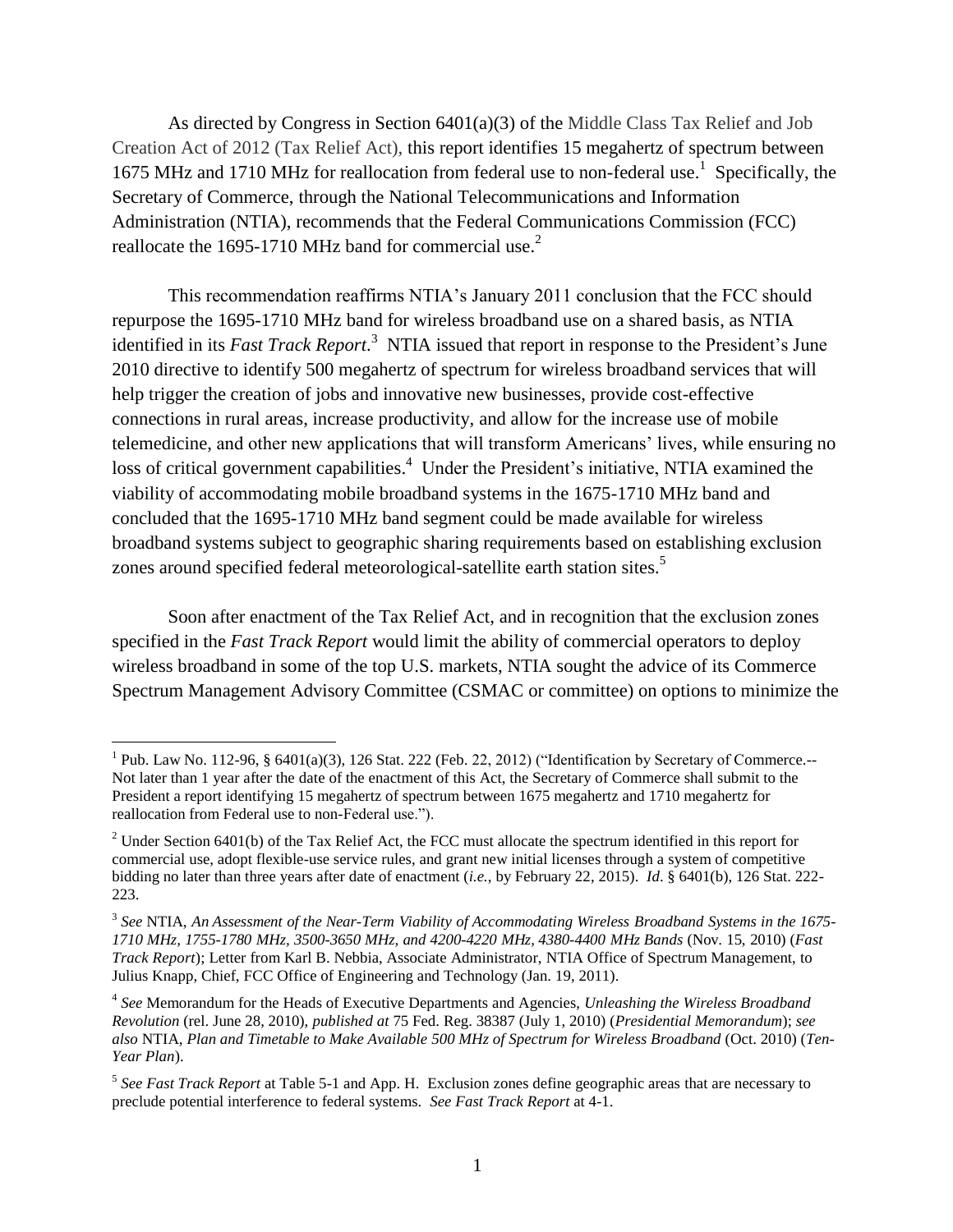impacts of exclusion zones on anticipated commercial broadband operations.<sup>6</sup> In May, 2012, the CSMAC established a joint government/industry working group on 1695-1710 MHz Meteorological-Satellite issues as a venue for federal agencies to examine and discuss the issues with industry experts and to facilitate information sharing among the stakeholders. Over the past few months, this working group has been developing ways to facilitate the introduction of commercial wireless broadband in this 15 megahertz of spectrum through improved modeling of commercial wireless networks and the possible reductions in the size of exclusion zones.

The working group has been crafting recommendations for the CSMAC to consider, such as alternatives to the *Fast Track Report's* geographic exclusion zone approach. Based on a status update provided by the working group at the January 2013 CSMAC meeting, the working group has made significant progress toward an effective and efficient spectrum sharing framework.<sup>7</sup> The full CSMAC will soon make its final recommendations to NTIA based on the working group's refined technical parameters for the commercial and federal systems and the analytical approach for developing geographic sharing criteria.<sup>8</sup> Accordingly, NTIA is confident that the FCC can proceed now with its process to repurpose the 15 megahertz between 1695 MHz and 1710 MHz pursuant to this recommendation even though the CSMAC has not completed its work as of the transmittal date of this report. During its meeting in February 2013, the CSMAC will likely recommend a regulatory framework for sharing in the 1695-1710 MHz band that will allow flexibility for and coordination of actual commercial system implementation within the protection zones around federal meteorological-satellite receive sites.<sup>9</sup> NTIA will assess the final CSMAC recommendations and provide additional information to the FCC that will be used in the rulemaking proceeding called for in the Tax Relief Act.<sup>10</sup>

The results of these collaborative efforts will better inform the FCC's proceedings and the President's additional responsibilities under the Tax Relief Act.<sup>11</sup> These results will also

<sup>10</sup> *See* supra note 2.

 $\overline{a}$ 

<sup>&</sup>lt;sup>6</sup> In 2004, the Department of Commerce established the CSMAC to provide advice to NTIA on a broad range of spectrum management and policy issues. *See generally* [http://www.ntia.doc.gov/category/csmac.](http://www.ntia.doc.gov/category/csmac) Under its current charter, the CSMAC is advising NTIA on how best to execute the *Presidential Memorandum* and NTIA's *Ten-Year Plan*. *See* U.S. Dept. of Commerce, Charter of the Commerce Spectrum Management Advisory Committee (Apr. 1, 2011), *available at* [http://www.ntia.doc.gov/files/ntia/publications/csmac\\_charter\\_04012011.pdf.](http://www.ntia.doc.gov/files/ntia/publications/csmac_charter_04012011.pdf)

<sup>7</sup> *See* CSMAC, Meeting Minutes at 53-67 (Jan. 17, 2013), *available at* [http://www.ntia.doc.gov/files/ntia/meetings/csmac\\_minutes\\_0117ntia.pdf.](http://www.ntia.doc.gov/files/ntia/meetings/csmac_minutes_0117ntia.pdf) 

<sup>8</sup> The committee's next meeting is scheduled for February 21, 2013. *See* NTIA, *Notice of Open Meeting*, 78 Fed. Reg. 7758 (Feb. 4, 2013). NTIA and the CSMAC expect that any outputs from the working group would reflect the agreed views of industry and government participants and that the full committee will review and deliberate on the group's outputs and recommend to NTIA only the outputs that the committee supports.

<sup>&</sup>lt;sup>11</sup> Under Section 6401(a)(1)(A) of the Tax Relief Act, the President shall "begin the process of withdrawing or modifying the assignment of Federal Government stations in the electromagnetic spectrum [identified herein]" no later than February 22, 2015. Pub. Law No. 112-96, § 6401(a)(1)(A), 126 Stat. 222 (Feb. 22, 2012). Within 30 days